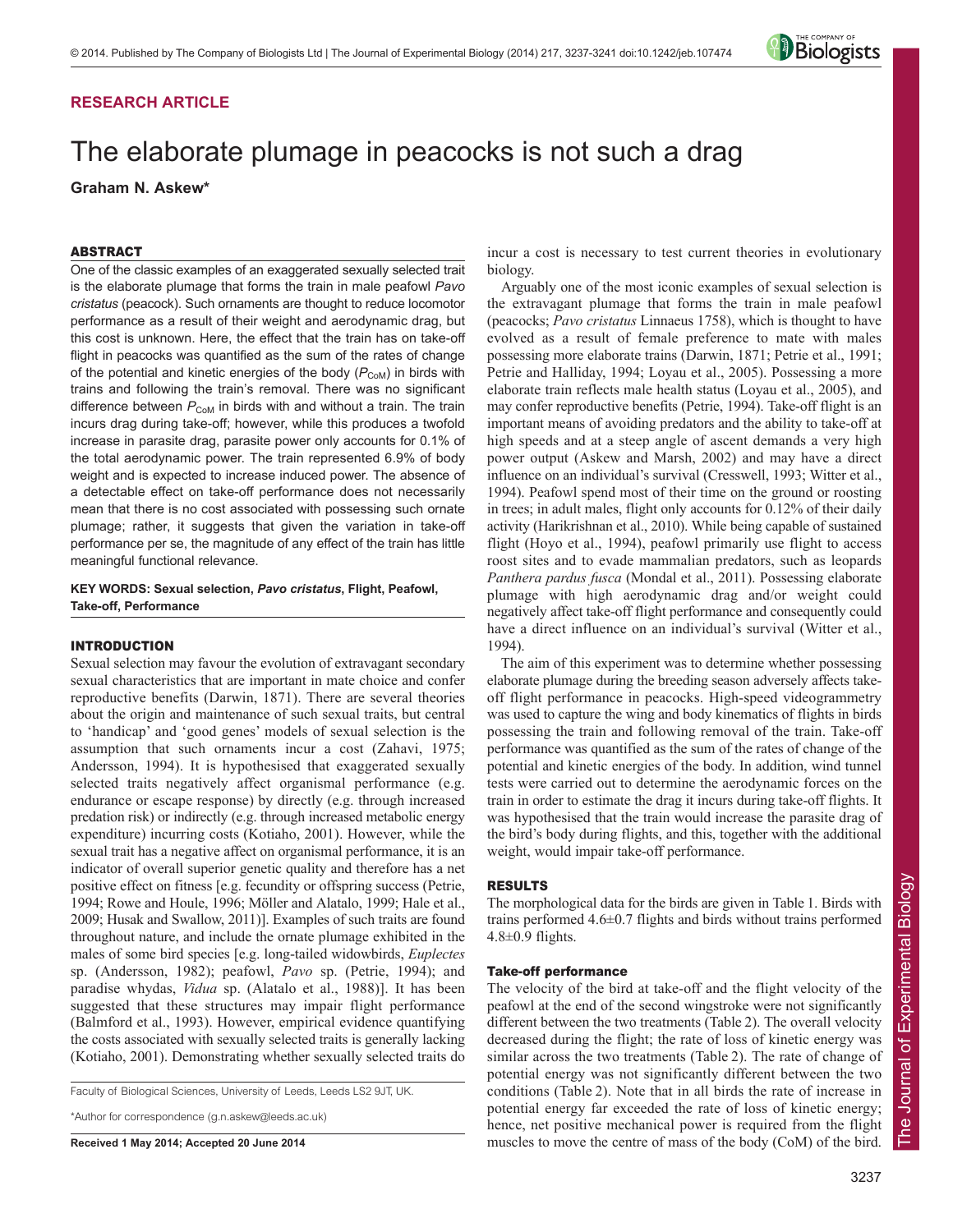### **Table 1. Morphological data for peafowl** *Pavo cristatus*

| Variable                          |                 |
|-----------------------------------|-----------------|
| Body mass (kg)                    | $4.66 \pm 0.14$ |
| Pectoralis muscle mass (kg)       | $0.58 + 0.02$   |
| Supracoracoideus muscle mass (kg) | $0.16 + 0.01$   |
| Train mass (kg)                   | $0.32 \pm 0.05$ |
| Wing length (m)                   | $0.54 \pm 0.02$ |
| Wing area $(m2)$                  | $0.18 \pm 0.02$ |

Reported values are means ± s.e.m. for five individuals. Body mass includes the mass of the train. For each muscle, the reported mass is the total for both sides of the animal; wing variables are for a single wing.

The total mass-specific power of the centre of mass of the body ( $P_{\text{CoM}}$ ; calculated relative to pectoralis muscle mass) was not significantly different between birds with and without trains (train  $P_{\text{CoM}}$ =222.6±43.3 W kg<sup>-1</sup>; no train  $P_{\text{CoM}}$ =210.0±25.5 W kg<sup>-1</sup>; *t*4=0.41, ns; Fig. 1A,C, Table 2).

## Aerodynamic forces on the peafowl train

The drag on the train increased linearly with increasing air velocity for each angle and was highest at steeper angles (Fig. 2). At the mean flight velocity for birds  $(4 \text{ m s}^{-1})$  possessing a train, the drag on the train ranged from 0.12 N (level) to 0.15 N (−10 deg): during take-off, the train was held at an angle of between 0 and −10 deg relative to the angle of elevation of the flight trajectory of the bird. A small vertical lift force was produced when the train was held at angles below the horizontal (0.04 N at a train angle of −10 deg at 4 m s<sup>−</sup><sup>1</sup> ). This was less than 0.08% of body weight and was ignored in the calculation of induced power.

## Aerodynamic power

The total power requirement of take-off  $(P_{\text{aero}})$  was not significantly different between the two conditions (train  $P_{\text{aero}}$ =414.1±31.2 W kg<sup>-1</sup>; no train *P*aero=393.3±27.1 W kg<sup>−</sup><sup>1</sup> ; *t*4=0.55, ns; Fig. 1B, Table 2). Parasite drag was significantly higher in birds with a train compared with birds following the train's removal (Table 2). Profile power and the power required to generate the induced velocity were not significantly different between the two conditions (Table 2).

## **DISCUSSION**

The train of male peafowl is one of the most elaborate sexually selected structures found in nature. It is hypothesised that such structures incur a cost (Andersson, 1994), e.g. by reducing locomotor performance, and could have functional ecological consequences such as increased predation risk (Witter et al., 1994). However, contrary to this prediction, here it is shown that possessing a train does not significantly reduce flight take-off performance (Fig. 1A,C).  $P_{\text{CoM}}$  was not significantly different in birds possessing trains compared with those birds from which the train had been removed. There was no significant difference in *P*aero between the two treatments, suggesting that birds with trains were not maintaining take-off performance  $(P_{\text{CoM}})$  simply by increasing the mechanical power output of the flight muscles ( $P<sub>aero</sub>$ ).

The drag on the train depends on flight velocity and the angle at which it is held relative to the flight trajectory of the bird (Fig. 2) (see also Evans and Thomas, 1992). At the flight velocities and relative train angles used during take-off  $(4.1 \pm 0.2 \text{ m s}^{-1})$ , the drag on the train was only 0.12–0.15 N. This results in a significant, twofold increase in parasite power, but as parasite power only represents 0.1% of the total aerodynamic power requirements, the effects of the drag of the train on flight performance are trivial. The train represents 6.9% of the bird's body mass. Increasing body mass is expected to increase induced power (through increases in thrust and induced velocity), and therefore to decrease flight performance via a reduction in  $P_{\text{CoM}}$ . However, this effect was not detected. Diurnal mass gains of 5.3% in great tits have also been shown to have no significant effect on escape flight performance (Macleod, 2006). Together, these findings suggest that although added mass must affect the induced power requirements, the magnitude of the effect has little meaningful functional relevance (given the high variability in individual take-off performance per se; Table 2, Fig. 1A) (Macleod, 2006). There are several other examples of sexually selected traits having rather subtle effects on bird locomotor performance. In Anna's hummingbirds (*Calypte anna*) and scarlettufted malachite sunbirds (*Nectarinia johnstoni*), artificial manipulations of the tail by the addition of feathers from a different bird species or the removal of the tail feathers demonstrate that elaborate tail ornaments can have relatively small effects on flight performance by reducing maximum speed (by 3%) and increasing metabolic cost (by 11%, but only at the highest speeds, which represent 1–7% of the birds' flight behaviour) (Clark and Dudley, 2009), and by reducing hawking efficiency (Evans and Thomas, 1992). The vertical display flights performed by collared doves (*Streptopelia decaocto*) have been estimated to incur a relatively low metabolic cost (~5% of basal metabolic rate) (Usherwood, 2008).

|  |  |  | Table 2. Take-off performance and aerodynamic power requirements in peafowl Pavo cristatus with and without a train |
|--|--|--|---------------------------------------------------------------------------------------------------------------------|
|--|--|--|---------------------------------------------------------------------------------------------------------------------|

|                                                                                                             | Train            | No train         |                         |  |
|-------------------------------------------------------------------------------------------------------------|------------------|------------------|-------------------------|--|
| $V_0$ (m s <sup>-1</sup> )                                                                                  | $4.3 \pm 0.2$    | $4.4 \pm 0.2$    | $t_4 = -1.01$ , ns      |  |
| $V_2$ (m s <sup>-1</sup> )                                                                                  | $4.2 \pm 0.2$    | $4.1 \pm 0.3$    | $t_4 = 0.38$ , ns       |  |
| $dE_{K,ext}/dt$ (W kg <sup>-1</sup> )                                                                       | $-9.7 + 19.7$    | $-33.4 \pm 9.5$  | $t_4$ =1.69, ns         |  |
| $dE_P/dt$ (W kg <sup>-1</sup> )                                                                             | $232.3 \pm 29.2$ | $243.5 \pm 21.3$ | $t_{4}$ =-0.45. ns      |  |
| $P_{\text{CoM}} = (dE_{K,ext}/dt) + (dE_{P}/dt)$ (W kg <sup>-1</sup> )                                      | 222.6±43.3       | $210.0 \pm 25.5$ | $t_4 = 0.41$ . ns       |  |
| $P'_{\text{ind}}$ (W kg <sup>-1</sup> )                                                                     | 182.0±37.7       | $172.3 \pm 14.7$ | $t_4 = 0.32$ , ns       |  |
| $P_{\text{pro}}$ (W kg <sup>-1</sup> )                                                                      | $9.2 \pm 2.7$    | $11.5 \pm 4.3$   | $t_{4}$ =-0.69. ns      |  |
| $P_{\text{par}}$ (W kg <sup>-1</sup> )                                                                      | $0.4 \pm 0.05$   | $0.2 \pm 0.03$   | $t_{4}$ =-2.63. P=0.013 |  |
| $P_{\text{aero}} = P_{\text{CoM}} + P_{\text{ind}} + P_{\text{pro}} + P_{\text{par}}$ (W kg <sup>-1</sup> ) | $414.3 \pm 31.2$ | $393.3 \pm 27.1$ | $t_4 = 0.55$ , ns       |  |

 $V_0$  is the velocity of the bird at take-off;  $V_2$  is the velocity of the peafowl at the end of the second wing stroke;  $dE_{K \text{ext}}/dt$  is the rate of change of kinetic energy of the centre of mass (CoM); dE<sub>P</sub>/dt is the rate of change of potential energy of the CoM;  $P_{\text{CoM}}$  is the total power of the CoM, calculated as the sum of the rate of change of potential and kinetic energy;  $P'_{\text{ind}}$  is the component of induced power required to generate the induced velocity per se, calculated as the difference between the induced velocity and  $P_{\text{CoM}}$ ;  $P_{\text{pro}}$  is the profile power;  $P_{\text{par}}$  is the parasite power;  $P_{\text{aero}}$  is the total power requirement of take-off calculated as the sum of  $P_{\text{CoM}}$ ,  $P_{\text{ind}}$ ,  $P_{\text{pro}}$  and  $P_{\text{par}}$  (following Askew et al., 2001).

Reported values are means ± s.e.m. for five individuals. For each individual, the flight with the highest  $P_{COM}$  for each of the two treatments was selected for statistical comparisons. All powers are expressed relative to pectoralis muscle mass and are averages of the maximal flight for each individual studied.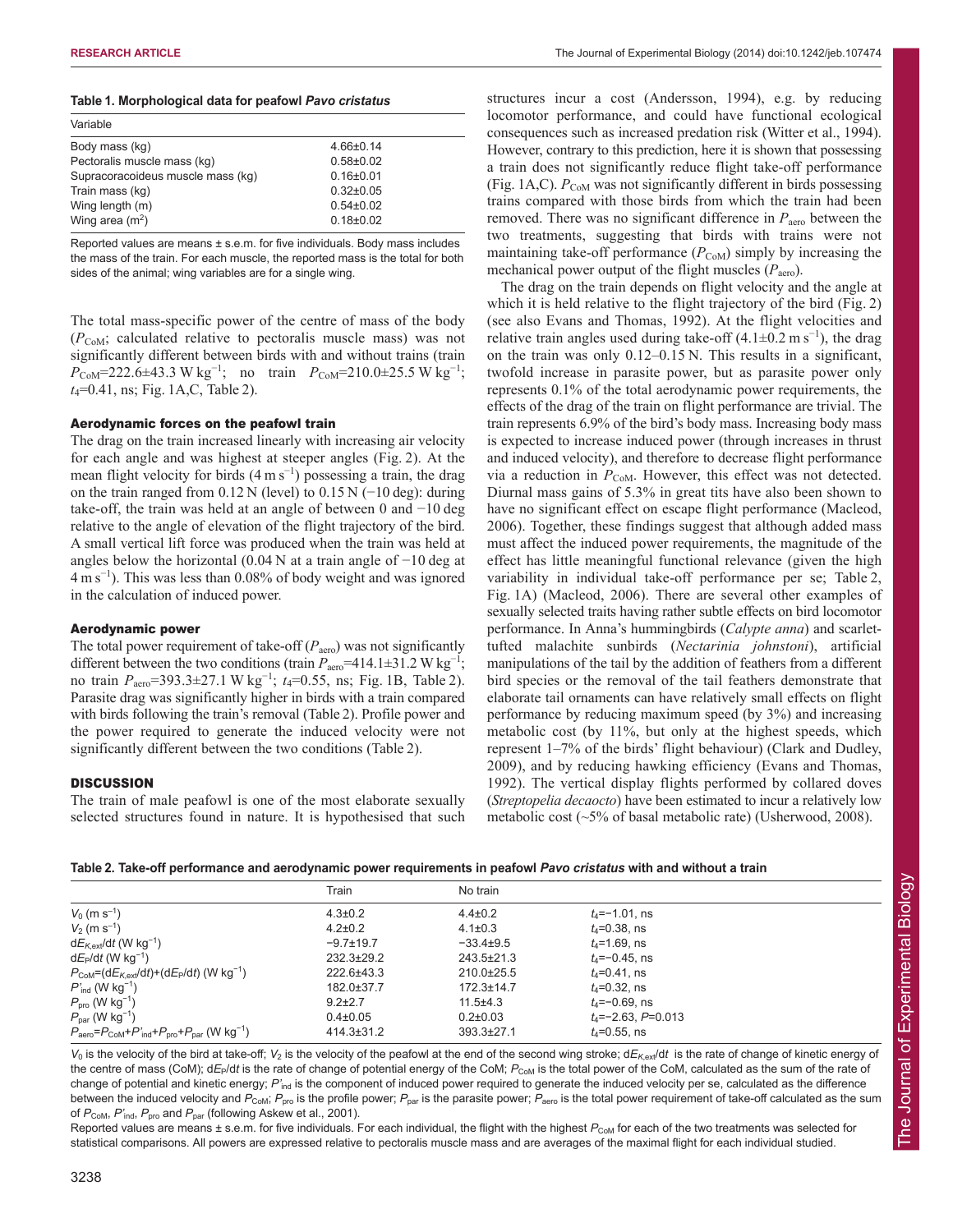

**Fig. 1. The effects of possessing a train on the performance and power requirements of take-off in male peafowl.** (A) Inter-individual variation (bird identification denoted as: SP, YE, DB, RL, YB) in take-off flight performance (power of the centre of mass of the body,  $P_{\text{CoM}}$ ) relative to pectoralis muscle mass. Filled symbols are data for birds with a train and open symbols represent individuals from which the train has been removed. Horizontal lines indicate the mean value for each individual. (B) Inter-individual variation in total aerodynamic power requirements during take-off flight (*P*aero; bird identification and symbol notation as in A). (C) Maximal take-off flight performance (P<sub>CoM</sub>) across all individuals; data are presented as means (±s.e.m.) of the maximal flight performed by each individual.

Not all flights performed were maximal, as indicated by the range of values measured for the total aerodynamic power requirements of take-off  $(P_{\text{aero}};$  Fig. 1B). The flights were performed in a flight arena with which the birds were familiar, using captive-bred birds. These are conditions that could potentially compromise performance. If flights were submaximal performance, it would be feasible for a bird encumbered by some handicap to maintain take-off performance  $(P_{\text{CoM}})$  by increasing the mechanical power output of the flight muscles  $(P_{\text{aero}})$  and the conclusion about the absence of a significant effect on locomotor performance could be doubted. The maximal *P*aero recorded across individuals was similar and averaged 403.7±19.8 W kg<sup>−</sup><sup>1</sup> . Whether these flights were maximal is not known; however, the total power is close to the maximal power reported in other species  $[395 \text{ W kg}^{-1}$  in magpie, 350 W kg<sup>-1</sup> in grey jay (Jackson and Dial, 2011); 390 W kg<sup>−</sup><sup>1</sup> in blue breasted quail (Askew et al., 2001)]. The work output from the muscles  $(66 \text{ J kg}^{-1})$ is also close to the total mechanical work required from the muscles during take-off flights in common raven [48 J kg<sup>−</sup><sup>1</sup> (Jackson and Dial, 2011)] and Harris hawks  $[56$  J kg<sup>-1</sup> (Askew et al., 2001)], and close to the maximum work skeletal muscles are predicted to be capable of generating (Peplowski and Marsh, 1997). Together, the high power output and work generated by the flight muscles suggest that the flights obtained for each individual were likely very close to maximal, and performed with a similar level of effort.

The absence of a detectable effect of the male peafowl train on flight take-off performance does not necessarily mean that there is no



cost to possessing a train: there are other potential costs. It could affect the bird's moment of inertia, which could affect flight control and stability. The train could impair running performance and increase the metabolic cost of carrying the additional mass during terrestrial locomotion (Marsh et al., 2006). There is also the cost of feather production during the seasonal growth of the train. The cost of feather production, *C*<sub>f</sub>, is estimated to be 54.9 kJ g<sup>-1</sup> dry feathers [following Lindstrom et al. (Lindstrom et al., 1993) and using an estimate of basal metabolic rate from Lasiewski and Dawson (Lasiewski and Dawson, 1967)]. The mass of the train in this study was 320 g, giving an estimated cost of producing the train of 17.5 MJ. The train is produced over  $\sim$ 6 months (M. Caunce, personal communication), such that the train production costs are estimated to be  $96.3 \text{ kJ day}^{-1}$ , representing ~10% of basal metabolic rate [947 kJ day<sup>−</sup><sup>1</sup> (Lasiewski and Dawson, 1967)] and 3% of field metabolic rate  $[2805 \text{ kJ day}^{-1}$ , estimated from a scaling equation for Galliformes (Nagy et al., 1999)]. None of these potential costs are mutually exclusive and all could individually be relatively subtle and difficult to detect: the ultimate fitness costs could be the result of the cumulative effect of each of these factors on locomotor performance.

## **Conclusions**

The peacock's train is often cited as a classic example of a 'costly' product of sexual selection. However, here it is demonstrated that possessing a train does not detrimentally affect take-off flight performance. This is partly due to the low drag of the train and its

**velocities and angles.** (A) The angle of the train in relation to the free-stream airflow is equivalent to its angle relative to the flight trajectory of the peafowl during take-off. The vertical component of the lift force ( $L_v$ ) represents the contribution of the train to weight support. For comparison, the mean weight of the peafowl in this study was 45.7±1.4 N. (B) A peafowl train mounted in the wind tunnel for aerodynamic force measurements (mounted at an angle of −20 deg relative to the airflow at an air velocity of 3.95 m s<sup>-1</sup>).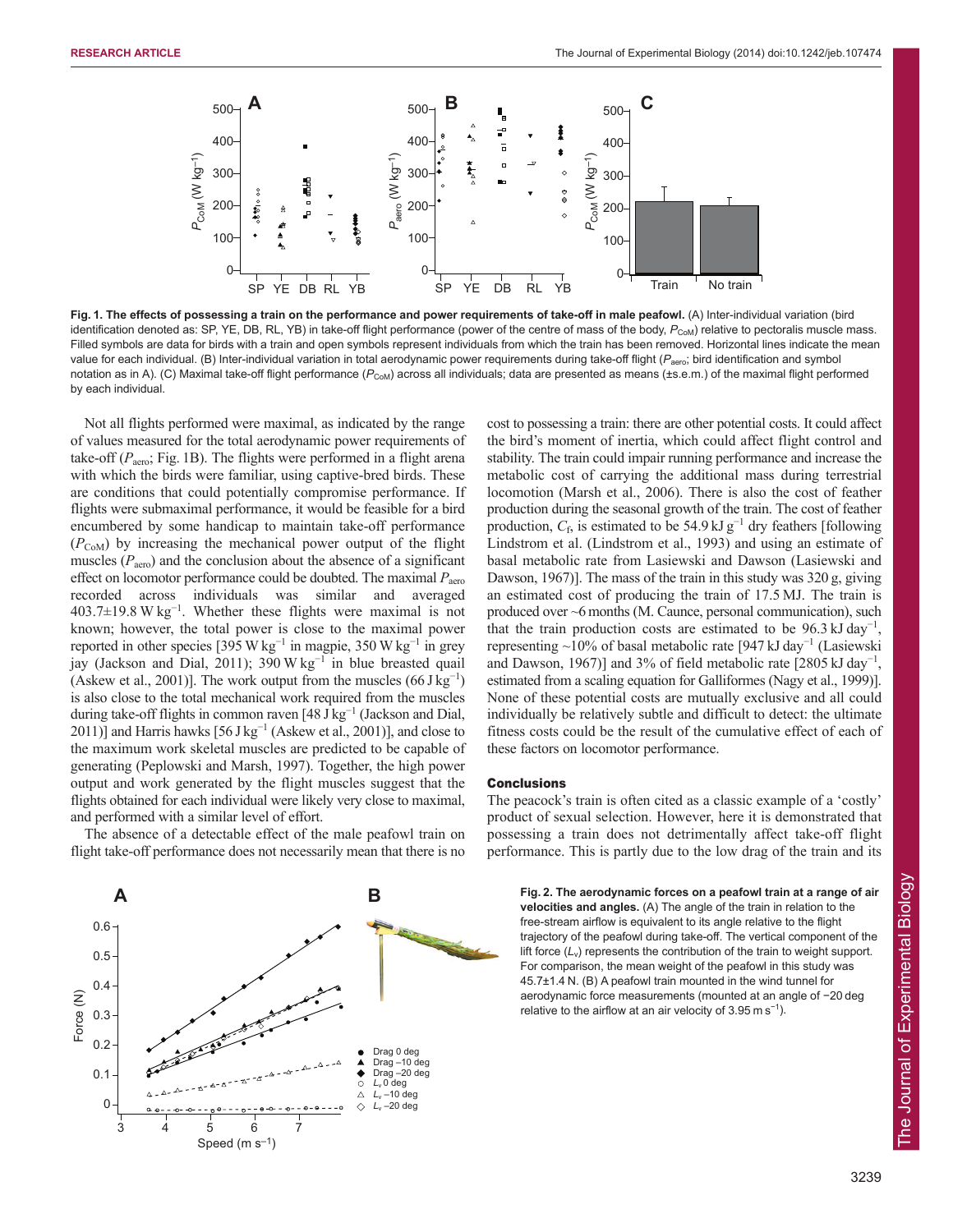consequent trivial effects on take-off power. These results do not necessarily mean there are no costs associated with possessing an ornate train; rather, any such costs are small with limited meaningful functional significance to take-off performance.

## MATERIALS AND METHODS

## Animals and flight recordings

Five mature, adult male Indian peafowl (*P. cristatus*) were obtained from a UK population of captive-bred birds.

## Flight arena and filming set-up

A flight arena (1.7×4.3×4.6 m, width×length×height) was constructed from galvanised steel scaffolding covered with galvanised steel chicken wire netting (50 mm hexagonal sections). Two wooden perches were placed within the flight chamber (separated by a total distance of 3.5 m and by a vertical distance of 2.7 m). The peafowl were flown within the flight arena and recorded using two synchronised digital high-speed video cameras (Troubleshooter, Fastec Imaging, San Diego, CA, USA) operating at 125 frames s<sup>−</sup><sup>1</sup> and shuttered at 0.8 ms and mounted on tripods. The flight arena volume was calibrated using the direct linear transformation method (Hedrick, 2008). Peafowl were stimulated to fly from the lower to the higher perch (usually by clapping or rattling a stick on the perch) in an effort to elicit a maximal response. The flight was recorded using a centre trigger mode that recorded a sequence of images both before and after the trigger, thereby capturing the flight in its entirety. There were two experimental conditions: flights were recorded in birds possessing the train and following removal of the train. The train was removed by cutting through the calamus (shaft) of the feathers close to the body using secateurs, either 2 or 5 days after the recording of the flights in which the birds had trains. The flights in birds from which the train had been removed were recorded on the same day that the train was removed. However, birds were given time to become accustomed to the missing train, prior to recording.

#### Kinematic and aerodynamic analysis of flight

All recordings were initially assessed to determine which flights to analyse. Flights were analysed if the bird flew between the two perches without colliding with the sides of the flight arena. From the two synchronised video images, the estimated CoM (taken as the centre of the body), the positions of the wing base and wing tip in the extreme upstroke and downstroke positions, and the base and tip of the train were manually tracked using an *x*, *y*, *z* coordinate system (where *x* and *y* are orthogonal coordinates in the horizontal plane, and *z* is the vertical coordinate) relative to a fixed origin (Askew et al., 2001; Morris and Askew, 2010; Wakeling and Ellington, 1997) using customised software (Hedrick, 2008). Flights were digitised from the instant the bird became airborne to the start of the third downstroke. All of the power generated during this period can be attributed to the flight muscles as the hindlimbs are not in contact with the ground. The coordinates of the CoM of the bird were plotted with respect to time for each flight and a quadratic equation was fitted to the data. The velocities were calculated by differentiating the quadratic equation in each axis dimension with respect to time [following the methods reported elsewhere (Askew et al., 2001; Wakeling and Ellington, 1997)]. The overall velocity (*v*) of the bird was calculated as follows:

$$
\mathbf{v} = \sqrt{\left(\dot{x}^2 + \dot{y}^2 + \dot{z}^2\right)}\,. \tag{1}
$$

Take-off performance was quantified by calculating the rates of change of the potential energy  $(dE_P/dt)$  and kinetic energy  $(dE_{K,ext}/dt)$  of the CoM (Askew et al., 2001):

$$
\frac{\mathrm{d}E_{\rm P}}{\mathrm{d}t} = M_{\rm b}g\dot{z}\,,\tag{2}
$$

$$
\frac{dE_{K,ext}}{dt} = \frac{M_b}{2} \left( \frac{v_{max}^2 + v_{min}^2}{\Delta t} \right),\tag{3}
$$

where  $M_b$  is body mass,  $v_{\text{max}}$  and  $v_{\text{min}}$  are the maximum and minimum velocity, respectively,  $g$  is gravitational acceleration and  $\Delta t$  is the flight duration. In flights in which the bird decelerated, the rate of change of kinetic energy was defined as being negative.  $P_{\text{CoM}}$  was calculated as the sum of the rate of change of potential and kinetic energy (Eqns 1 and 2):

$$
P_{\text{CoM}} = \frac{dE_{\text{P}}}{dt} + \frac{dE_{\text{K,ext}}}{dt} \,. \tag{4}
$$

To allow the total effort of take-off to be assessed, it was necessary to estimate the total power requirements of take-off  $(P_{\text{aero}})$ . An aerodynamic model was used to calculate the induced  $(P_{ind})$ , profile  $(P_{pro})$  and parasite power ( $P_{\text{par}}$ ) components of flight, the sum of which equals  $P_{\text{aero}}$  (following Askew et al., 2001; Morris and Askew, 2010; Wakeling and Ellington, 1997).

 $P_{\text{ind}}$  was calculated as the product of the velocity through the actuator disc (*w*) and net thrust (*T*). The induced power factor (*k*) was included in this equation to correct for tip losses and non-uniformity in the wake (Wakeling and Ellington, 1997); it was assumed that *k*=1.2:

$$
P_{\text{ind}} = T(kw - v\sin\alpha'),\tag{5}
$$

where  $-\alpha'$  is the angle at which the velocity vector is inclined to the actuator disc (Wakeling and Ellington, 1997). The total thrust (*T*) was calculated as:

$$
T = M_{\rm b}\big(a - \mathbf{g}\big),\tag{6}
$$

where *a* is body acceleration and **g** is gravitational acceleration (taken as −9.81 m s<sup>-2</sup>). P'<sub>ind</sub> is the component of induced power required to generate the induced velocity itself (Askew et al., 2001) and was calculated from the difference between  $P_{\text{ind}}$  and  $P_{\text{CoM}}$ .

*w* was calculated using classic actuator disc theory (Wakeling and Ellington, 1997). Induced velocity was determined by solving Eqn 7 for *w:*

$$
w^{4} - 2vw^{3}\sin(\alpha') + v^{2}w^{2} - \left(\frac{T}{2\rho D}\right)^{2} = 0,
$$
 (7)

where *D* is the area of the actuator disc:

$$
D = \phi l_{\rm w}^2 \,,\tag{8}
$$

where  $l_w$  is extended wing length during the downstroke and  $\phi$  is wing stroke amplitude.

Parasite power resulting from drag on the body (Pennycuick, 1975) was calculated as:

$$
P_{\text{par}} = \frac{1}{2} \rho S_b C_{\text{D,par}} v^3 + F_t v \,, \tag{9}
$$

where  $\rho$  is air density,  $S_b$  is body frontal area [calculated following Pennycuick et al. (Pennycuick et al., 1988)], C<sub>D,par</sub> is the parasite drag coefficient, taken to be 0.13 (Rayner, 1999) and  $F_t$  is the drag force on the train (where present) at the velocity *v* (see 'Wind tunnel tests', below).

The profile power  $(P_{\text{pro}})$  required to overcome the drag on the wings during the downstroke was calculated as:

$$
P_{\rm pro} = \rho v_{\rm R}^3 S_{\rm w} C_{\rm D,pro} , \qquad (10)
$$

where  $S_w$  is wing area,  $C_{D,pro}$  is the profile drag coefficient and  $v_R$  is the resultant velocity of the wing at the estimated wing's centre of lift (taken to be 2/3*l*w) (after Pennycuick, 1967):

$$
v_{\rm R} = \sqrt{\left(\dot{x} + \frac{4}{3}\phi l_{\rm w} n \cos\beta\right)^2 + \left(w + \dot{z} - \frac{4}{3}\phi l_{\rm w} n \sin\beta\right)^2},\tag{11}
$$

where *n* is wing beat frequency and  $\beta$  is the angle of the stroke plane relative to the horizontal. The profile drag coefficient  $C_{\text{D,pro}}$  was taken to be 0.02 (Rayner, 1979).

For each individual, the flight with the highest  $P_{\text{CoM}}$  for the two treatments was selected for statistical comparisons, as any potential differences in performance are most likely to be apparent during maximal effort flights.

#### Morphological measurements

Following the flights, animals were killed using an overdose of sodium pentobarbital injected into the brachial vein. The outstretched wings were photographed in order to determine wing area and wing length. The pectoralis and supracoracoideus muscles were dissected and their masses determined. The mass of the train was also determined. All power